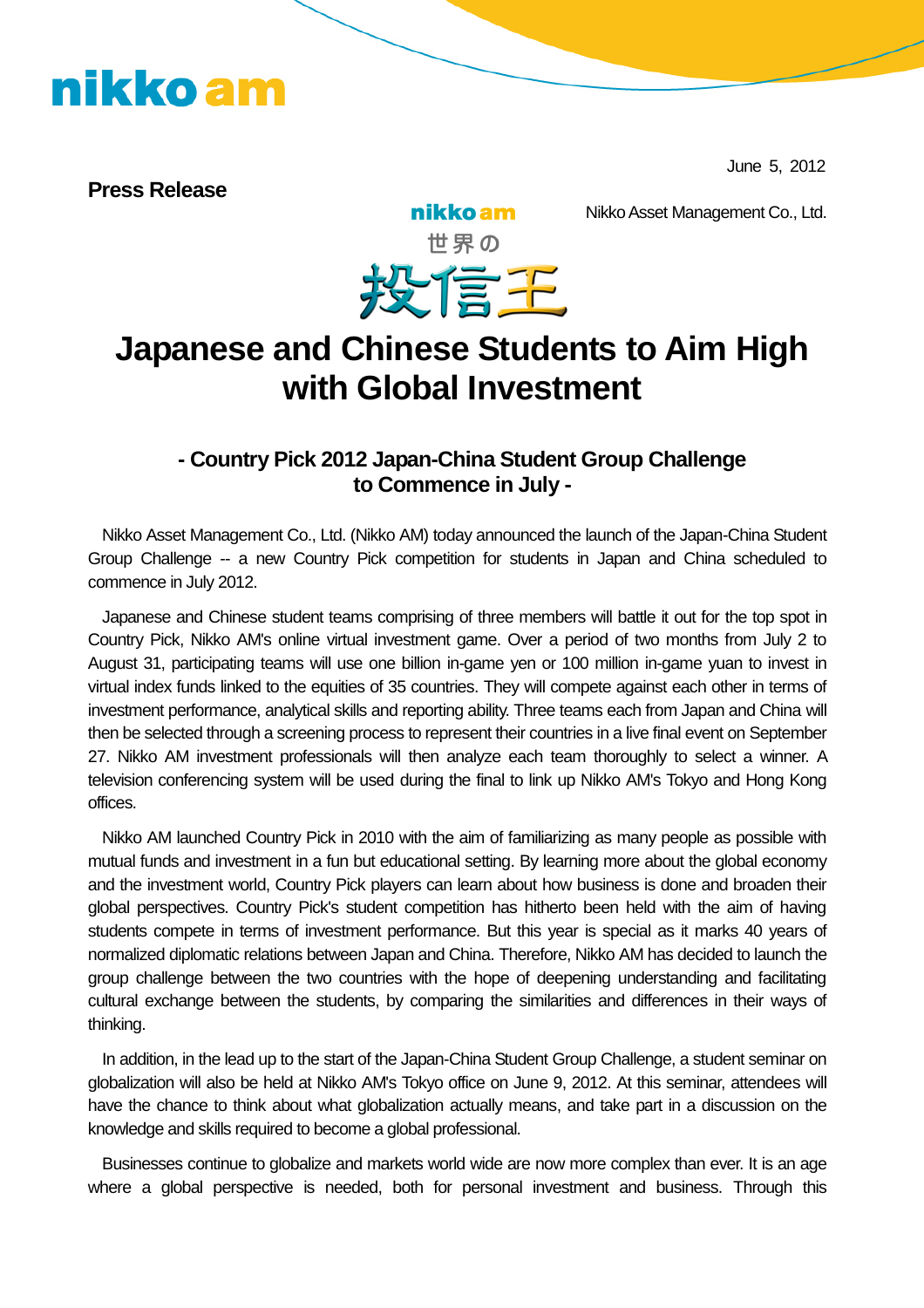Japan-China Student Group Challenge, Nikko AM hopes to provide an opportunity for students of the world to deepen their understanding of and interest in the global economy and current events.

### **Overview of**

#### **Country Pick 2012 Japan-China Student Group Challenge**

- **Eligible countries:** Japan and China
- **Eligible players:** High school, university and post graduate students. Three players to one team.
- **Details of competition:**

Virtual investment management. In-game one billion yen or 100 million yuan to invest in virtual index funds linked to the equities of 35 countries. Japanese and Chinese teams with superior performance will be selected for a final event to decide the overall winner.

- **Competition period:** Two months July 2 to August 31
- **Final:** September 27
	- $\triangleright$  Players: Six teams selected from preliminary stage (three each from Japan and China)
	- Venues: Japan NikkoAM Tokyo office; China NikkoAM Hong Kong office

#### **Judging process and assessment criteria:**

Preliminary stage: Document screening. Final: Presentation selection. Assessment criteria will be comprised of investment performance, analytical skills and reporting abilities.

- **Judges:**
	- Director, President and CIO, NikkoAM Co., Ltd.
	- $\triangleright$  Head of Active Management Division, Nikko AM Co., Ltd.
	- Head of Investment Trust Sales Division and Marketing Division, NikkoAM Co., Ltd.
	- Head of Asia and Global Chief Marketing Officer, NikkoAM Hong Kong Limited
	- $\triangleright$  China Team Leader, Active Management Division, Nikko AM Asia Limited
	- Vice President, Rongtong Fund Management Co., Ltd.
- **Winners:** Japan-China overall winning team and first place teams from each country
- **Extra prizes:**
	- $\triangleright$  Overall winner: Certificate and gift voucher to the value of 30,000 yen or 3,000 yuan per person
	- $\triangleright$  Country winners: Tour of Nikko AM's office in opposing country (time frame to be determined)
	- $\triangleright$  Final participant teams: Gift voucher to the value of 10,000 yen or 1,000 yuan per person

#### **How to enter:**

Form a three person team with friends from your school or university. Then select your team's countries for investment on the Country Pick website by 2:00 a.m. (EDT) Thursday, June 28.

**Website:** http://sekaino.toshinou.jp/jp/promo/student-groups2012summer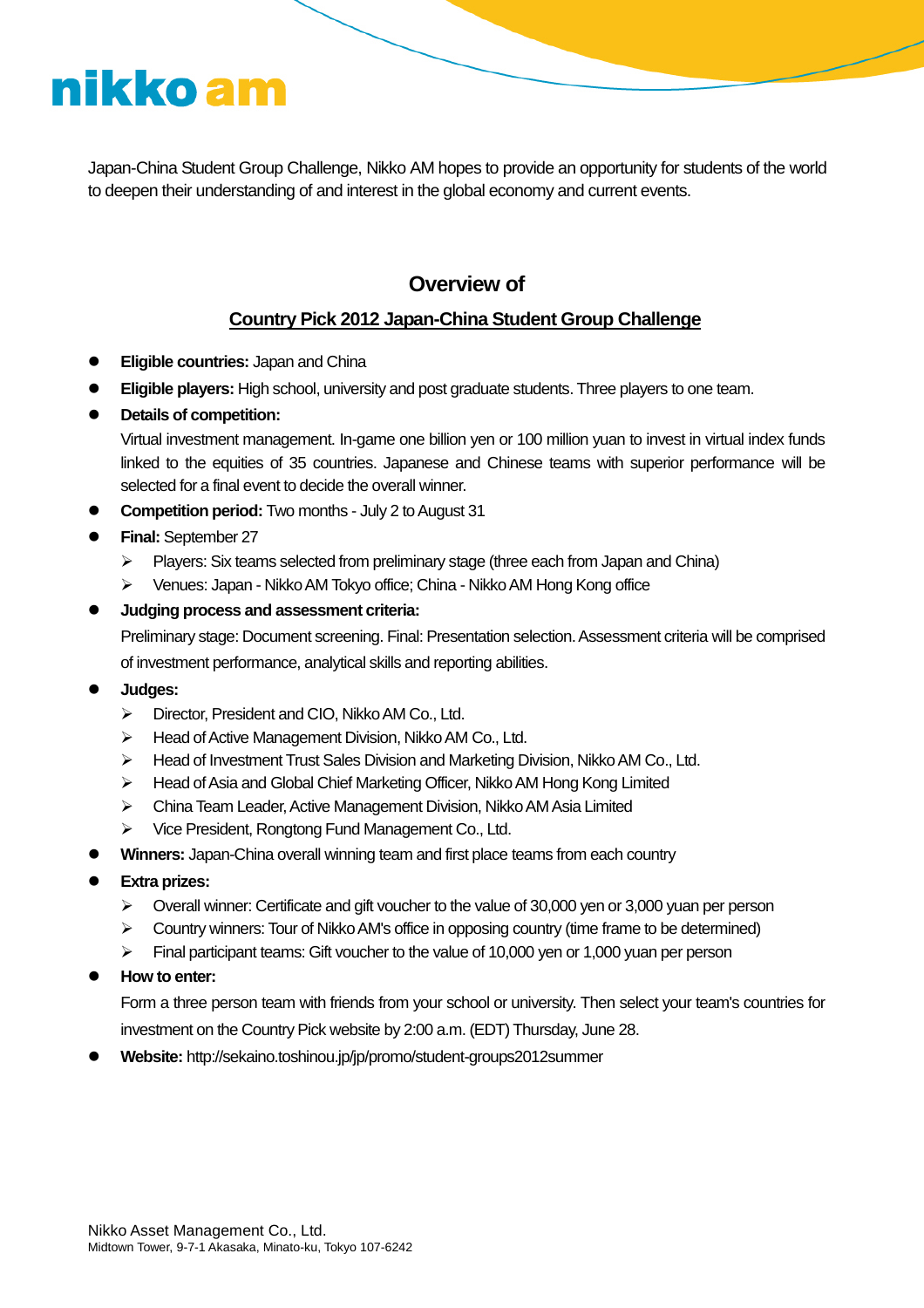#### **Overview of**

#### **Country Pick Student Seminar How to Become a Global Professional**

- **Date and time:** Saturday June 9, 13:00 14:40 (reception from 12:30)
- **Venue:** Nikko AM Tokyo Office
- **Schedule:** 13:00-14:00 Panel discussion. Case examples of globalization, knowledge required to understand globalization, impacts on our lives, etc. 14:00-14:20 Question and answer session

14:20-14:40 Information on Country Pick 2012 Japan-China Student Group Challenge

#### **Moderator:**

#### Naoki Kobayashi, Manager of Tadacopy

After working at Sougei Co., Ltd. (now DG Communications), Daiko Advertising Inc. and Dentsu Inc., Naoki Kobayashi is now part of Oceanize, Inc., the company that operates the free Tadacopy printing service for students. During his time in the advertising business, he engaged in a wide variety of duties, including mass media PR and the creation of direct mail content. As a communications planner, his current role involves the facilitation of communication between university students and corporations. He has also been involved in the production of various events for university students, including the advance screening of the *The Social Network* at Keio University and *We Can't Change the World. But, We Wanna Build a School in Cambodia* at Meiji University, with a guest appearance from Osamu Mukai.

#### **Panelists:**

#### Sonoko Seo, Senior Market Analyst, Nikko AM

At Nikko Securities Co., Ltd. (now SMBC Nikko Securities), Sonoko Seo engaged in individual and corporate sales, equity research, investment data provision, and the development of derivative products, as well overseeing the marketing division for equity as head of the equity marketing office. She joined Nikko AM in 2008. Sonoko is now the lead writer for the Nikko AM Fund Academy's *Raku Yomi* series, which makes complex financial concepts easy to understand, and also creates various other market-related educational documents.

#### Manabu Nomura, Foreign Fixed Income Professional, NikkoAM

Manabu Nomura joined Nikko Securities Investment Trust Management (predecessor to Nikko AM) in 1994. Although engaged in short-term funds management, such as MMFs, he also reported on the Bank of Japan. Later, as a foreign fixed income fund manager, he mainly handled the management of public pensions, as well as currency overlay. Currently, he is responsible for creating market explanatory material for Nikko AM's leading funds, such as the Tri-Asset Fund and LaSalle Global REIT Fund. He is also a popular lecturer on bonds and currency at the Nikko AM Fund Academy.

#### **How to apply:**

Please fill in the required fields on the following application form on the Country Pick website: http://sekaino.toshinou.jp/20120609studentseminar. Applications will close when the maximum amount of entries has been received. Deadline for applications: 12 pm June 8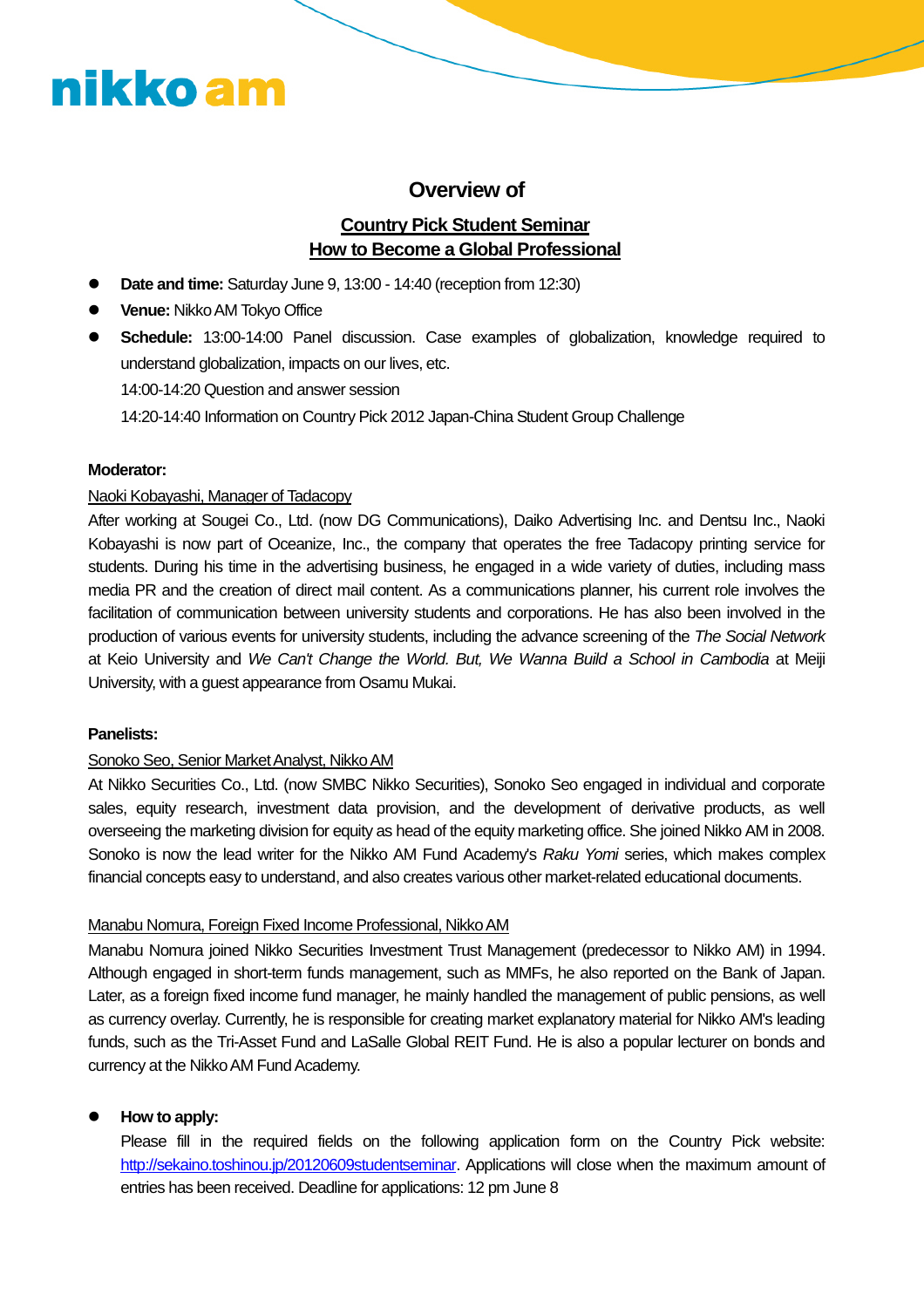### **About Country Pick**

| Title:                     | <b>Country Pick</b>                                                                                                                                                                                                                                                                         |
|----------------------------|---------------------------------------------------------------------------------------------------------------------------------------------------------------------------------------------------------------------------------------------------------------------------------------------|
| <b>Annual Competition:</b> | Jan. 4, 2012 – Dec. 12, 2012 (Currently running; registration closed)                                                                                                                                                                                                                       |
| <b>Winter Competition:</b> | Jan. 4, 2012 - Mar. 30, 2012 (Finished)                                                                                                                                                                                                                                                     |
| <b>Spring Competition:</b> | Apr. 2, 2012 – Jun. 02, 2012 (Currently running; registration closed)                                                                                                                                                                                                                       |
| <b>Summer Competition:</b> | Jul. 2, 2012 – Sep. 28, 2012 (Open for registration)                                                                                                                                                                                                                                        |
| <b>Fall Competition:</b>   | Oct. 1, 2012 – Dec. 28, 2012                                                                                                                                                                                                                                                                |
| Details:                   | Country Pick is an online virtual investment game in which players<br>get \$10 million of in-game currency to create an investment portfolio<br>from 35 countries available. It's a simple and fun way to learn about<br>investing, as well as compete with other players across the world! |
| <b>Investment Tools:</b>   | Virtual index funds that are linked to the stocks of 35 countries and<br>regions.                                                                                                                                                                                                           |
| Participation:             | Completely free to play; sign up is quick and easy. (Players must<br>participate in the version of the game that represents the country that<br>they currently live in -Japan, China, or the US.)                                                                                           |
| Deadlines:                 | Complete your portfolio before the dates listed below to participate in<br>the Summer Competition. (Players who are already registered and<br>listed in the rankings will be automatically placed in the competition.)                                                                      |
|                            | Japan: 6/28/2012 - 3:00pm                                                                                                                                                                                                                                                                   |
|                            | US:<br>$6/28/2012 - 2:00am$ (East Coast)                                                                                                                                                                                                                                                    |
|                            | China:<br>6/28/2012 - 2:00pm                                                                                                                                                                                                                                                                |
| Registration:              | Simply click the "Register" button the on website and fill out the<br>registration form.                                                                                                                                                                                                    |

http://sekaino.toshinou.jp

QR Code (Japanese):

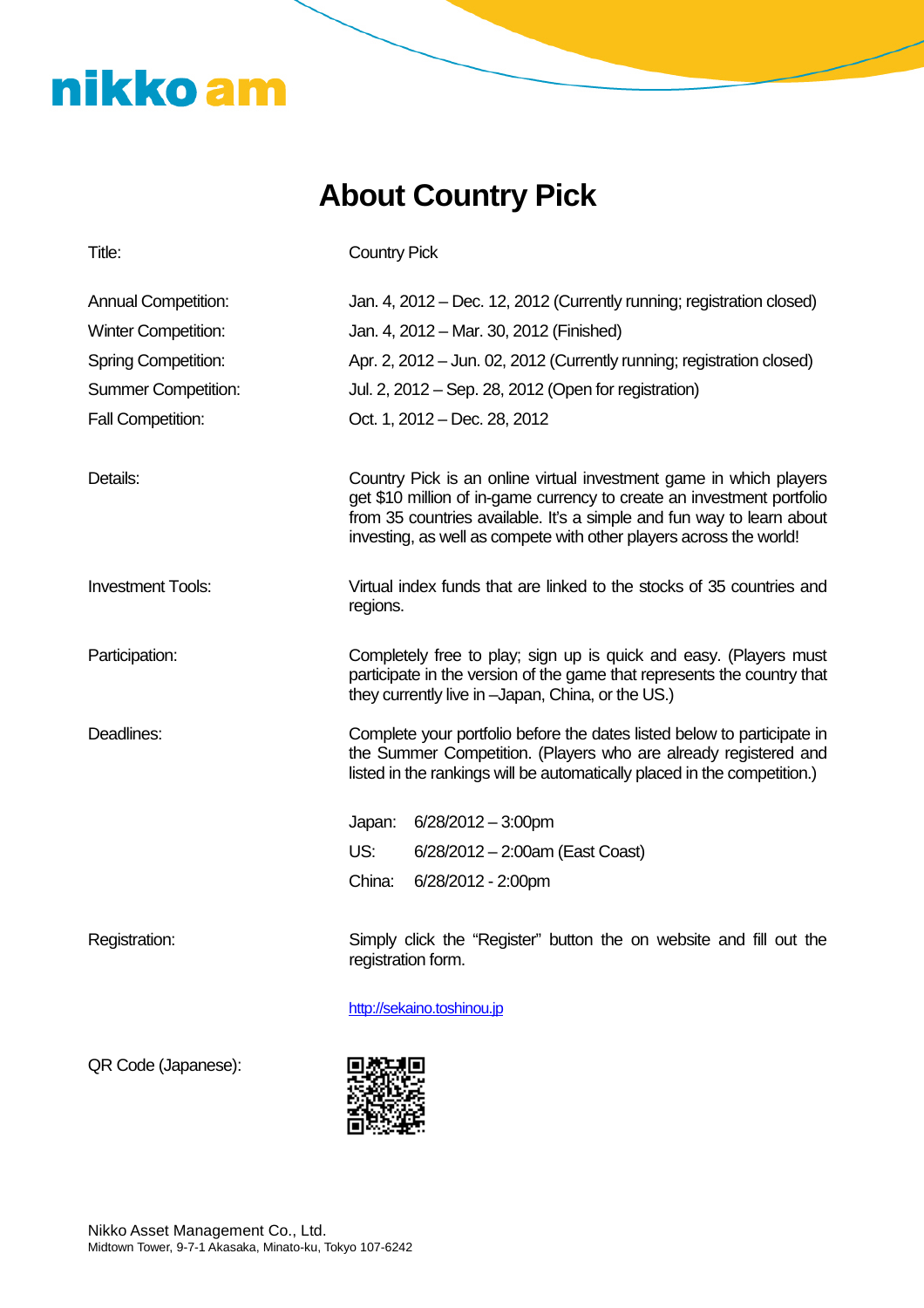#### **Comprehensive Risk Information on Mutual Funds**

- Investment trusts invest in assets whose prices fluctuate (foreign currency-denominated assets contain exchange rate risk as well), so the NAV will fluctuate accordingly. It is possible that the NAV will fall below your original investment.
- $\checkmark$  Different investment trusts invest in different asset classes, markets, and countries, and contain different investment restrictions, so the details of their risks differ accordingly.

#### ■**Outline of Fees, etc.**

Investors must bear the following expenses:

<Fee charged directly at the time of purchase and redemption>

| <b>Purchase Application Fees:</b>       | Up to $4.2\%$ (4.0% before tax) |
|-----------------------------------------|---------------------------------|
| Redemption fee:                         | UP to 1.05% (1.0% before tax)   |
| <b>Amount Retained in Trust Assets:</b> | Up to $1.0\%$                   |

< Fees and expenses charged indirectly through the trust assets (i.e. paid by the Fund)>

Trust Fees: Up to 2.9975% (2.95% before tax)

performance, etc. Other Expenses: Brokerage commission with respect to securities held in the portfolio, audit

Some funds charge a performance fee based on investment

fees, interest on borrowing and advances, fees related to securities lending, etc.

※ The rate or maximum amounts applicable to other fees and expenses cannot be disclosed in advance because the actual amount will vary depending on the state of the assets managed.

- ※ The total amount of fees above will vary depending on the length of investment period and other factors. Therefore, we cannot give a specific total.
- ※ For more detail, please refer to the investment trust explanatory document (prospectus distributed in advance of purchase).

#### <Disclaimer>

- $\circ$  Fees, etc. listed are the highest rates among those charged to the investment trusts managed by Nikko Asset Management (as of June 4).
- The risk information and fees, etc. disclosed above are those typical for a general investment trust. Actual fees will vary for each specific investment trust. For more detail, please refer to the investment trust explanatory document (prospectus distributed in advance of purchase).

#### ■Other matters to consider

- $\circ$  These materials were prepared for the purpose of providing information on investment trusts offered by NikkoAM.
- Article 37-6 of the Financial Instruments and Exchange Act (so called "cooling-off") does not apply to transactions of this fund.
- Unlike bank deposits or insurance policies, investment trusts are not protected by the Deposit Insurance Corporation or the Insurance Policyholders Protection Corporations. Nor are investment trusts protected by the Investor Protection Funds when purchased at banks or other registered financial institutions.
- $\circ$  Any profit or loss derived from management of investment trusts belongs to all the beneficiaries. When purchasing to investment trusts, the distributor will provide you with an investment trust explanatory document (or prospectus distributed in advance of application) beforehand, so please be sure to verify the details and make your own decision whether or not to invest.